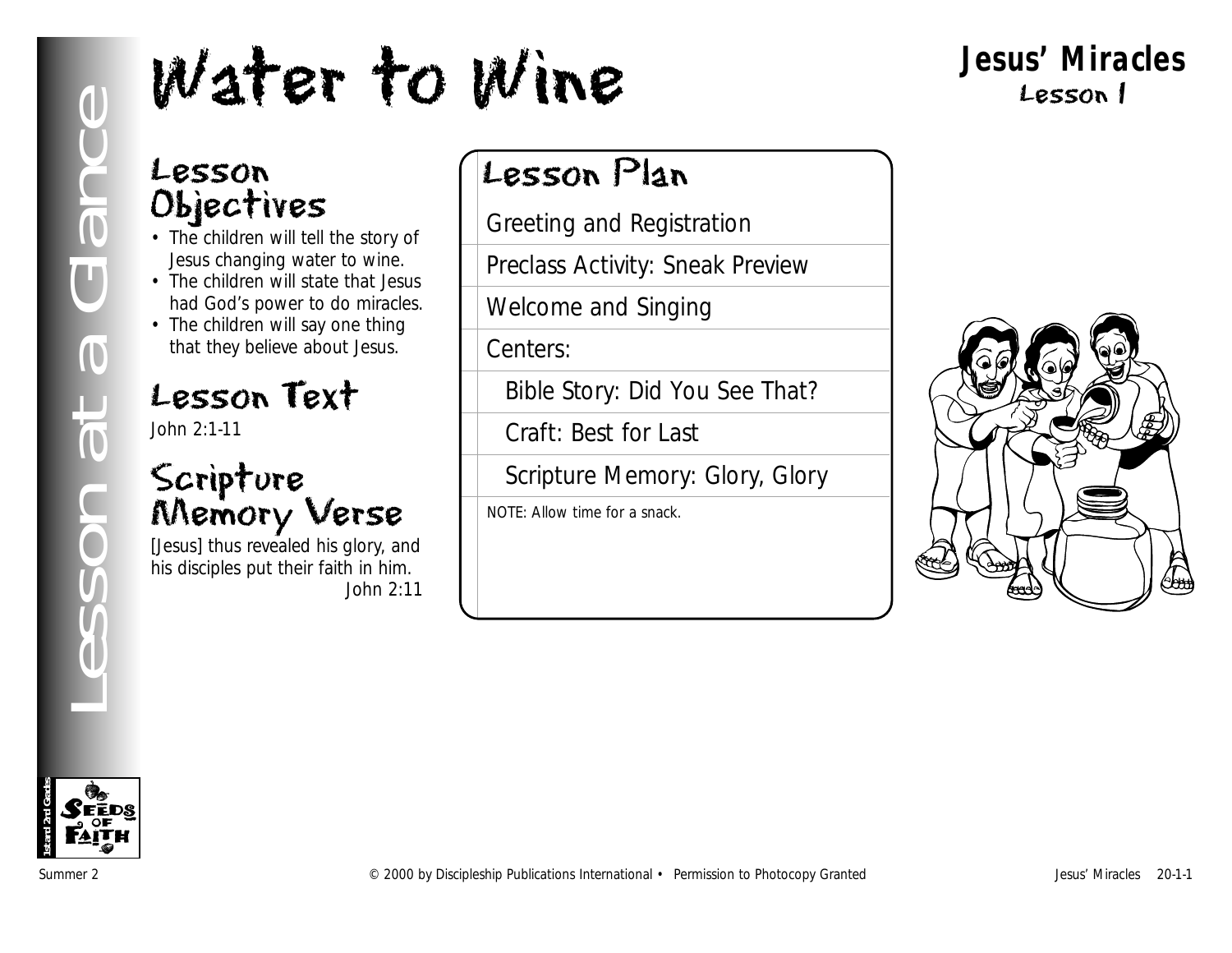

# Water to Wine

## Sneak Preview

The children will preview today's Bible Story as they complete this activity.

#### Materials

*For each child:*

• sharpened pencil with eraser

• crayons or markers

*Reproducible Pages:*

• Page A, 1 copy for each child

## Preparation

Complete the activity on your copy of Reproducible Page A.

## Instructions

- 1. Greet the children as they arrive. Tell them that they are beginning a new unit about the miracles of Jesus. Today's lesson is about the first miracle that Jesus did while he lived on earth.
- 2. Distribute the copies of Reproducible Page A, pencils and the crayons. Tell the children to follow the instructions for completing the pictures from this week's Bible Story. Encourage children to work with a partner or in a small group.
- 3. Circulate among the children to offer help and encouragement.

## Teacher Tips

• For small groups, have the children work together to draw the scenes from Reproducible Page A onto a large piece of banner paper or poster board.

**Jesus' Miracles** Lesson 1

# War io<br>INP

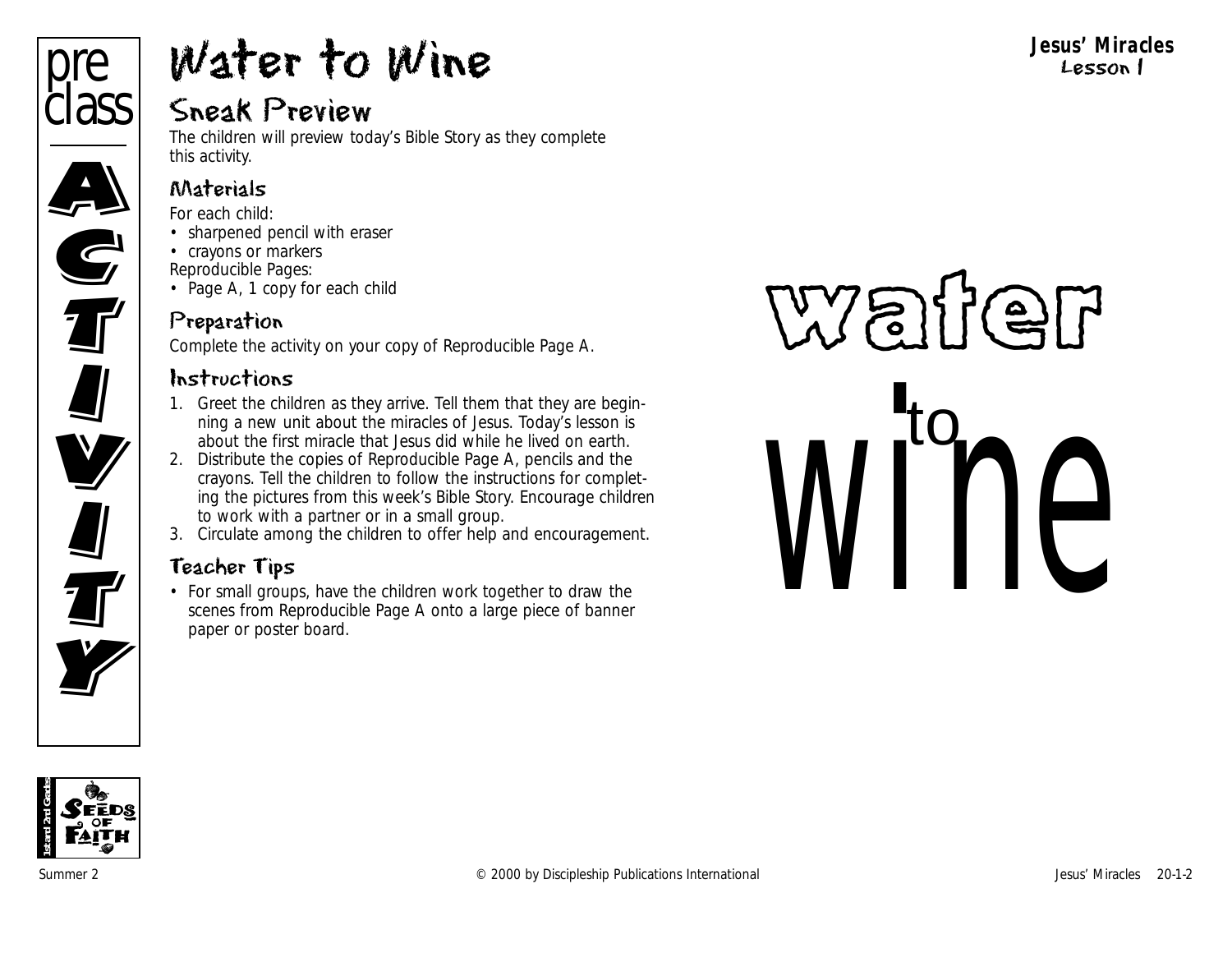# B

I

B

L

E

S

T

O

R

Y

# Water to Wine

#### **Jesus' Miracles** Lesson 1

## Did You See That?

The children will tell the story of Jesus changing the water to wine.

#### Materials

*For the teacher:*

- plastic water bottle (with water)
- plastic gallon container
- 7 large white paper cups
- permanent black marker
- large writing surface

### Preparation

1. Turn the paper cups upside down and neatly print one of the following words and corresponding letters on each cup.

| <u>Front of cup</u> | Back of cup |
|---------------------|-------------|
| wedding             | M           |
| banquet             |             |
| wine                | К           |
| mother              | д           |
| water               | C           |
| best                |             |
| faith               |             |
|                     |             |

2. Print on the large writing surface: town of Cana, region of Galilee. 3. Practice presenting this story with enthusiasm.

## Introducing the Bible Story

Open your Bible to John 2. Tell the children that today's Bible Story comes from the New Testament book of John. Explain that today's lesson is the first one in a unit about the miracles of Jesus. For the next six weeks they will be learning about the many miracles that God gave Jesus the power to perform.

Reach for your water bottle and take a sip. *I'm really thirsty, but I don't think this is what I'm thirsty for.* Hand the bottle to a child. *Could you please change that to orange juice for me. I'm really thirsty for orange juice. What's wrong? Just say the words! You can't do that? Can someone please help me out and change this water to orange juice? How about apple juice? Can anyone please turn this water into apple juice?* 

Reassure the children that you know no one can really change water into juice this way. Explain that this will help get them ready for our story today about the very first miracle that Jesus performed while he was here on earth.

## Presenting the Bible Story

*In the second chapter of the book of John we learn about a very special wedding. This wedding took place in the town of Cana in the region of Galilee. Jesus' mother was there and Jesus and his disciples were invited, too. There was a big wedding banquet where everyone celebrated. Before the feast was over, they ran out of wine. Jesus' mother went to Jesus and told him that they had no more wine. This is what John 2:4-5 says:*

*"Dear woman, why do you involve me?" Jesus replied. "My time has not yet come."* 

*His mother said to the servants, "Do whatever he tells you."*

*Now there were six large stone water pots that the Jewish people used for their special washing ceremonies. Each jar held up to one hundred and eighty gallons.* (Hold up the gallon jar.*) This is only one gallon. The jars they had held much more than one hundred of these! Jesus told the servants to fill the water jars with water. They filled them all to the top. Then Jesus told them to take some and give it to the master of the banquet.* Explain that the master of the banquet was in charge of the wedding banquet. Ask the children how they would have felt if they were the servants who took the sample to the master of the banquet to taste. (expecting the master to be surprised or angry) *But the servants did what they were told. When the master in charge of the banquet tasted the water—it had become wine! It tasted so good that he went to the bridegroom and said "Most people serve the best wine first and when everyone is tired then they bring out other wine that is not as good. You have saved the best for last." The bridegroom did not know where the wine had come from, but the servants did—and they were amazed. The Bible tells us that by this miracle Jesus showed his glory and his disciples put their faith in him.* 

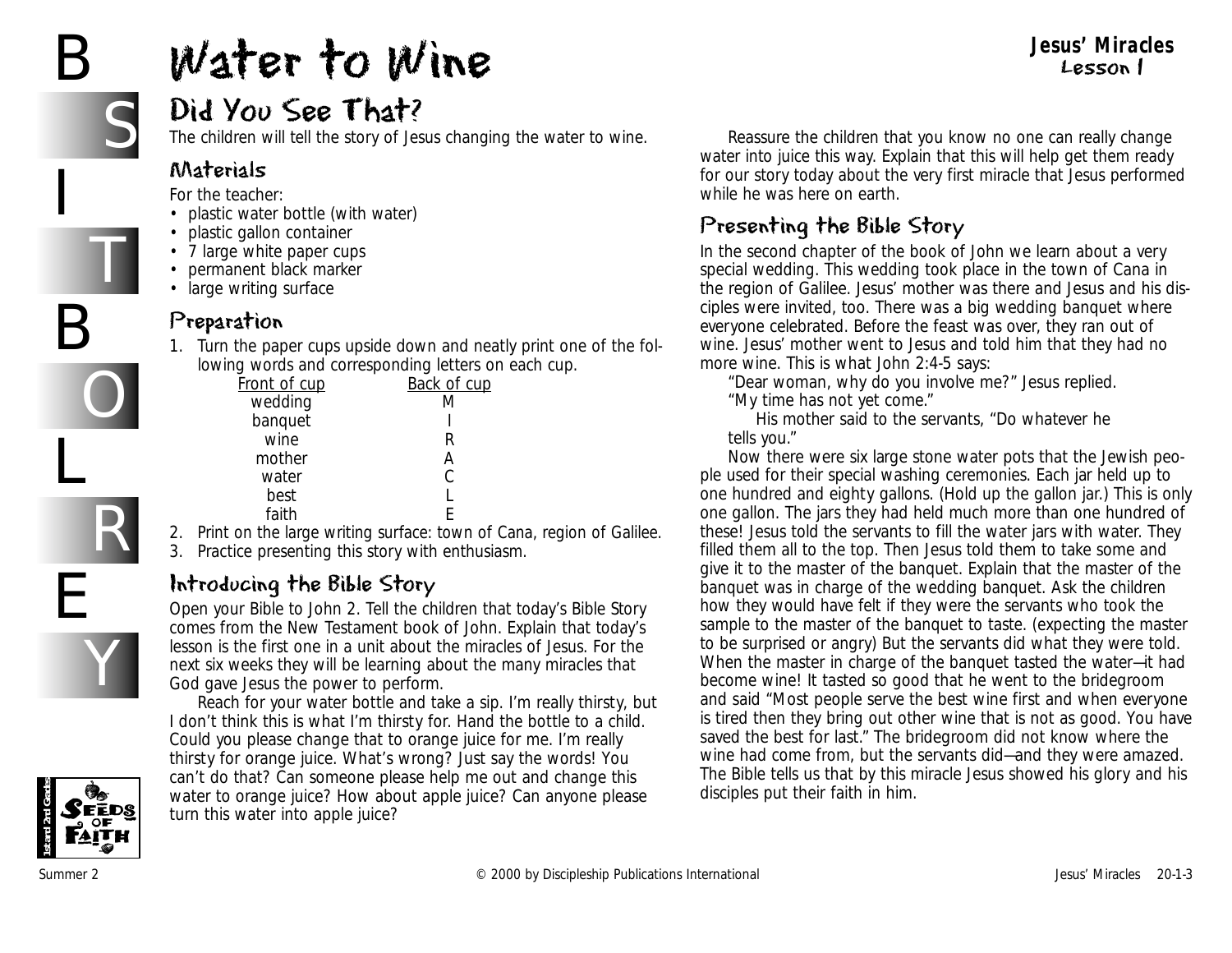# Water to Wine

#### Fill 'er Up Review

Show the children the paper cups and read the words. Pass out the cups. Tell the children that you will read a sentence with a blank. If they think they have the right word for that sentence they should bring the cup up to you and place it down. When all the questions have been answered turn the cups around to reveal the message.

Jesus went to a \_\_\_\_\_\_\_\_\_\_\_\_\_\_ with his disciples. (wedding) During the wedding celebration, they had a  $\blacksquare$  (banquet) The servants ran out of \_\_\_\_\_\_\_\_\_\_\_\_\_\_to serve the guests. (wine) Jesus' \_\_\_\_\_\_\_\_\_\_\_\_\_\_ asked him to help. (mother) Jesus told the servants to fill the jars with \_\_\_\_\_\_\_\_\_\_\_\_\_\_. (water) The man in charge of the banquet said the wine was the \_\_\_\_\_\_\_\_\_\_\_\_\_\_ of all. (best) Jesus' disciples were amazed and put their \_\_\_\_\_\_\_\_\_ in him. (faith)

Turn the cups around and show the children that they spell, "Miracle."

## Share and Tell

Ask the children how they would have felt to be there when Jesus did this miracle. Tell them that Jesus did miracles with the power that God gave him. He wanted the miracles to cause people to believe in God and believe that he was the Son of God. Jesus wanted people to share this faith with others. Ask the children who they can tell this week about Jesus' first miracle. Close with a prayer for the children to have a greater faith in Jesus because of what they have heard today.

#### Teacher Tips

• If time permits, do a role-play of the Bible Story before the review. Let the children act out the roles of Jesus, his mother, the master of the banquet, the servants and the bridegroom.

# MIRACLE



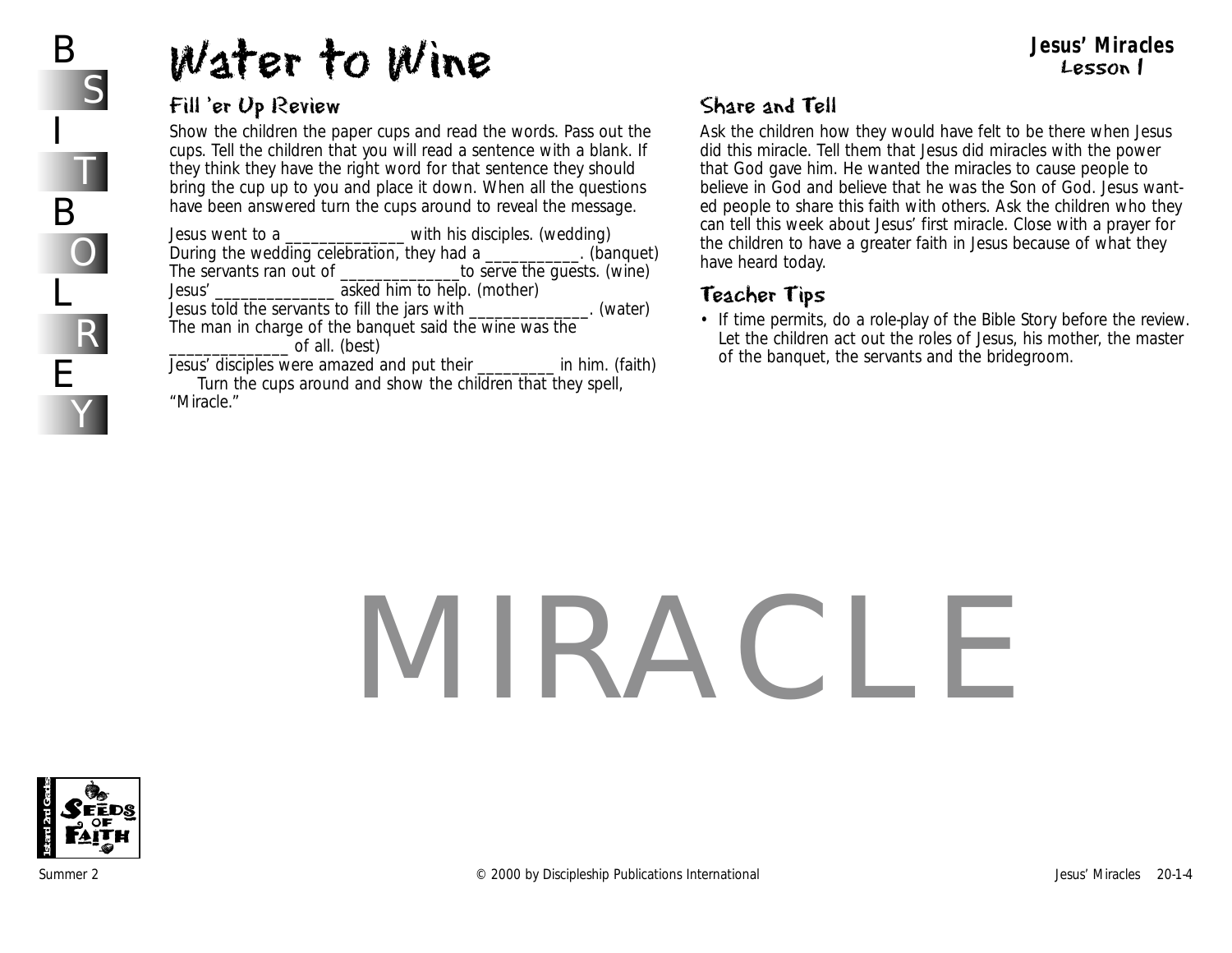# $\overline{\overline{\text{C}}}$  $\mathsf{R}$  $\mathring{\mathsf{A}}$  $\mathsf{F}$  $\bullet$  $\bullet$ **•**  $\bullet$

# Water to Wine

## Best for Last

The children will make a craft to remind them of Jesus' first miracle in Cana.

## Materials

*For each child:*

- red construction paper, 9" x 12", 1 piece for every 2 children
- crayons, markers or colored pencils
- glue stick
- scissors
- magnetic strip, 1" x 3"
- *For the teacher:*
- scissors
- utility knife

*Reproducible Pages:*

• Page B, 1 copy for each child

## Preparation

- 1. Cut out the water jars and the text boxes from the copies of Reproducible Page B.
- 2. Using the utility knife, cut out the three sides of the flap on each water jar. Fold back the flap, as shown in Figure A.
- 3. Cut each sheet of red construction paper in half making two 9" x 6" pieces of paper. Each child will need only one of these halves.
- 4. Cut a 1" x 3" piece of magnetic stripping for each child.
- 5. Make a sample of the completed craft to show the children.

## Instructions

1. Introduce today's activity: *In today's lesson you are learning about Jesus' first miracle in Cana of Galilee. Jesus' mother, Jesus and his disciples were all invited to a wedding. During the banquet, the servants ran out of wine. Jesus' mother found out and she told Jesus. She believed that Jesus would know what to do. Jesus told the servants to fill their large water jars with water and then give it to the master of the banquet. When the master tasted it, it was wine! Jesus had turned the water into wine! Not only did he turn it into wine, he turned it into the best wine! This was the first miracle that Jesus did—and his disciples*

*were amazed! They believed that God had given Jesus power to do this miracle.* 

**Jesus' Miracles** Lesson 1

- 2. Show the children your water jar. Read the question on the front of the water jar. Open the flap and show them the red wine inside the jar. Read the answer written on the text box inside the jar.
- 3. Distribute the pieces of red paper, glue sticks and the water jars. Have the children place glue on the backs of their water jars, except on the flap area. Have them glue their water jars to the red construction paper so the flap can be opened and closed. See Figure B.
- 4. Distribute the text boxes. Have the children glue the text boxes inside their water jars. See Figure B.
- 5. Distribute the crayons. Have the children color in the words on the jar and on the text box. Have them color their jars.
- 6. Distribute the scissors. Help the children trim the red paper around the water jar.
- 7. Distribute the magnetic stripping. Help each child peel the backing off of the strip, and then attach it to the back of the jar.

## Conclusion

Encourage all the children to place their crafts on their refrigerators at home. Close with a praying thanking Jesus for the miracles he has performed.

## Teacher Tips

• For younger children, do the trimming yourself instead of giving the scissors to the children.





<del>i</del><br>T

**• e •**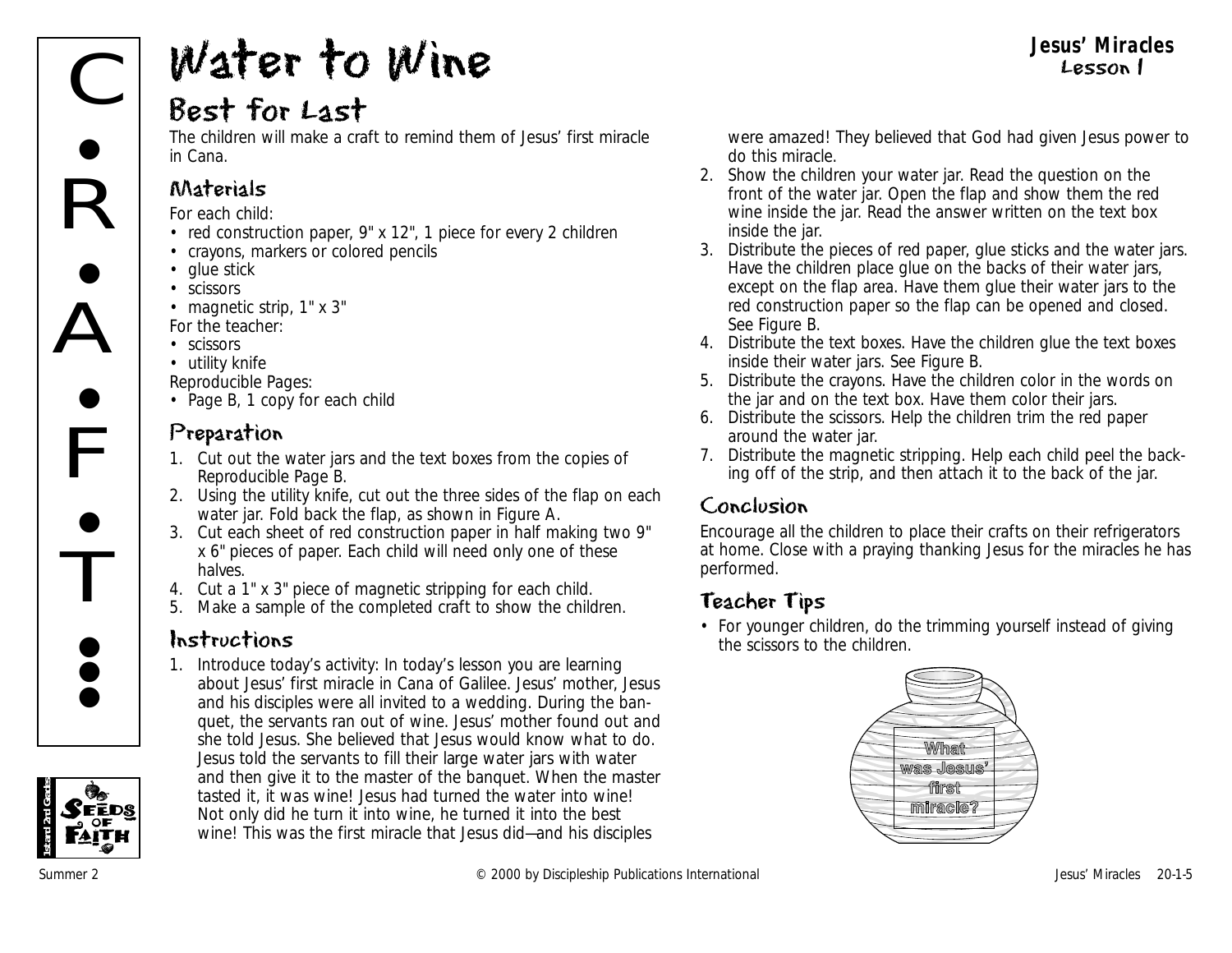## Water to Wine **Jesus' Miracles** C Lesson 1

red construction paper

flap

glue

Ξ

9"









Summer 2 **Example 2000** by Discipleship Publications International and the series of the series 20-1-6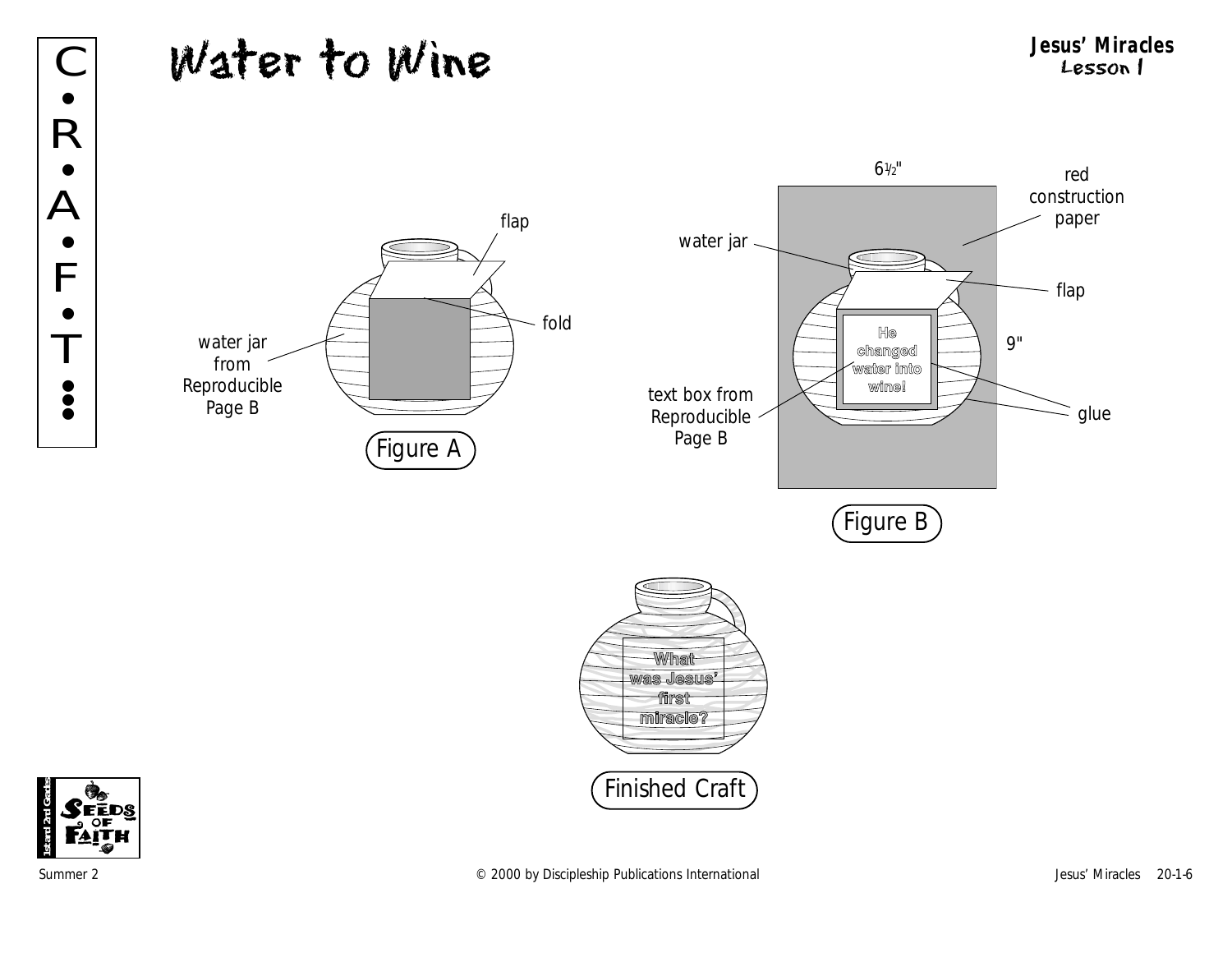

# Water to Wine

## Glory, Glory

The children will learn and memorize the Scripture Memory Verse through this fun activity.

#### Scripture Memory Verse

[Jesus] thus revealed his glory, and his disciples put their faith in him. *John 2:11*

## Materials

*For the teacher:*

• small, sealed plastic bottle of water

## Preparation

Practice leading this activity.

## Instructions

- 1. Introduce today's activity: *In today's lesson you are learning about Jesus' first miracle in Cana of Galilee. Jesus' mother, Jesus and his disciples were all invited to a wedding. During the banquet, the servants ran out of wine. Jesus' mother found out and she told Jesus. She believed that Jesus would know what to do. Jesus told the servants to fill their large jars with water and then give a sample to the master of the banquet. When the master tasted it, it was wine! Jesus had turned the water into wine! Not only did he turn it into wine, he turned it into the best wine! This was the first miracle that Jesus did—and his disciples were amazed! John was one of the disciples who was there. In your Scripture Memory Verse, you will learn what happened because of this miracle.*
- 2. Show the children the Scripture Memory Verse on the back of this Lesson Card. Read it to them three times, pointing to the words while they listen. Ask them to say it with you three more times, each time pointing to the words. Have each child stand and say the verse together with you to the rest of the group.
- 3. Ask the children what they think it means when the Bible says, "Jesus thus revealed his glory." Explain that this was Jesus' first miracle, and by doing it Jesus showed God's power in a miraculous way. It was the first time that he showed or "revealed" the power and glory that he had been given from God. Tell the chil-

dren that the word "thus" means "in this way" and that it was in this way—by turning water into wine—that Jesus revealed his glory. Ask the children what the disciples did after they saw this miracle. (They put their faith in him.) Explain that Jesus did his miracles to help people see God's power and to help them put their faith in him.

- 4. Have the children sit in a circle and show them the water bottle. Tell them that it was from something simple like water that Jesus revealed his glory—and power—from God. Tell them that they will say the verse together with you as they pass the bottle. The child who is holding the bottle when they say the word "glory" needs to look amazed before passing it to the next child. After the children have completed the verse, repeat this exercise two more times, reversing the direction each time.
- 5. Now, tell the children to pass the water bottle and say the Scripture Memory Verse one word at a time. Tell the children that when a child says "glory" they should all look "amazed" before the bottle is passed to the next child. Do this two more times.
- 6. Ask the children for volunteers to stand and say the verse from memory. Encourage the children to help each other.

## Conclusion

Ask the children to pass the water bottle around in a circle and each say one thing that they believe about Jesus. Begin by saying something you believe, e.g., *I believe that Jesus is the Son of God; I believe that Jesus turned the water into wine; I believe that Jesus had God's power to do miracles; etc*. Close with a prayer thanking God for giving Jesus the power to do miracles.

## Teacher Tips

• Think of additional ways to help the children repeat and learn this Scripture Memory Verse.

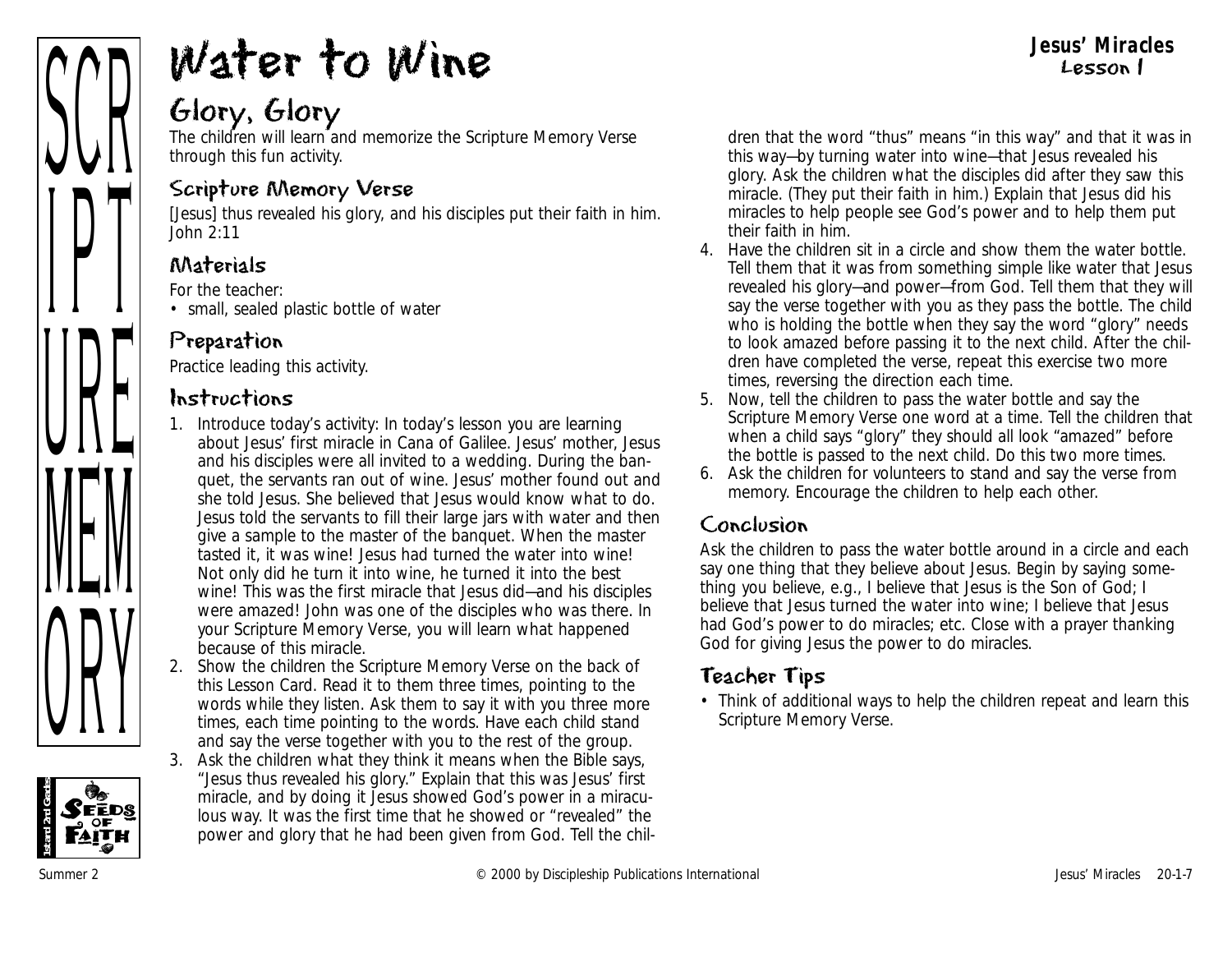**Jesus' Miracles** Lesson 1

## Water to Wine





ANI

 $\prod$ 

VIIL

MEM

VIII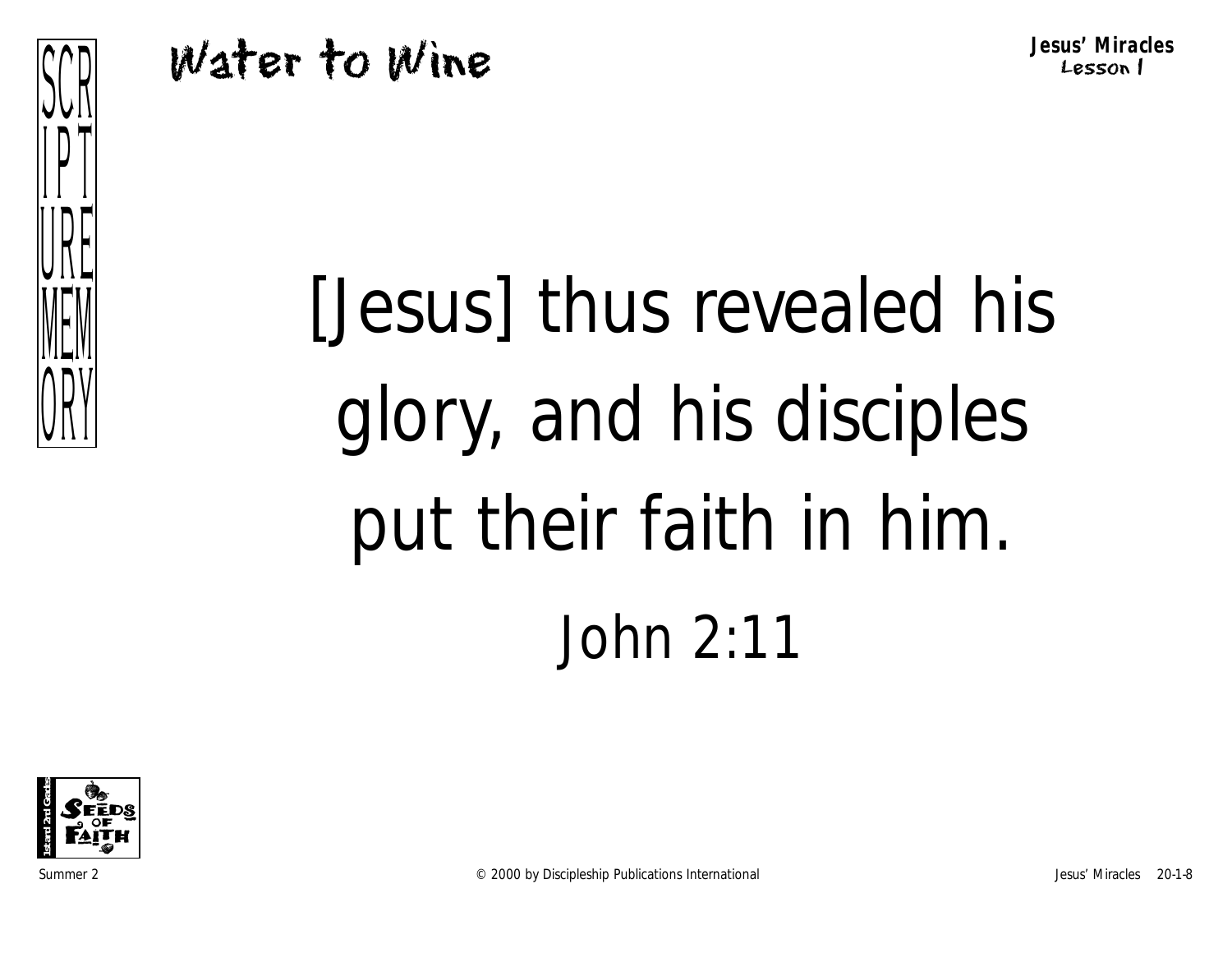## Lesson Objectives

- The children will tell the story of Jesus changing water to wine.
- The children will state that Jesus had God's power to do miracles.
- The children will say one thing that they believe about Jesus.

## Lesson Text

John 2:1-11

## Scripture Memory Verse

[Jesus] thus revealed his glory, and his disciples put their faith in him.

*John 2:11*

# Water to Wine Jesus' Miracles

## Lesson 1

## Lesson Plan

Greeting and Registration Preclass Activity: Circling Cana Welcome and Singing Centers: Life Application: The Power of Proof

Game: Hot Potato!

Bible Skills: Just in Time

NOTE: Allow time for a snack.

# **1st and 2nd Grades**

## Circling Cana

The children will review this week's lesson by making story circles.



A)<br>C

**S**<br>T

I<br>I

**V** 

**I** 

**J**<br>T

**Ty** 

## Materials

*For each child:*

- 2 white paper plates, 9"
- 1 brass fastener
- glue stick
- colored pencils or crayons *For the teacher:*
- utility knife
- scissors
- ruler
- stapler (optional) *Reproducible Pages:*
- Page C, 1 copy for the teacher
- Page D, 1 copy for each child

#### Special Note to the Teacher

Please refer to your copy of Reproducible Page C for the Preparation, Instructions and Teacher Tip sections of this activity. Reproducible Page C also includes step-bystep figures.

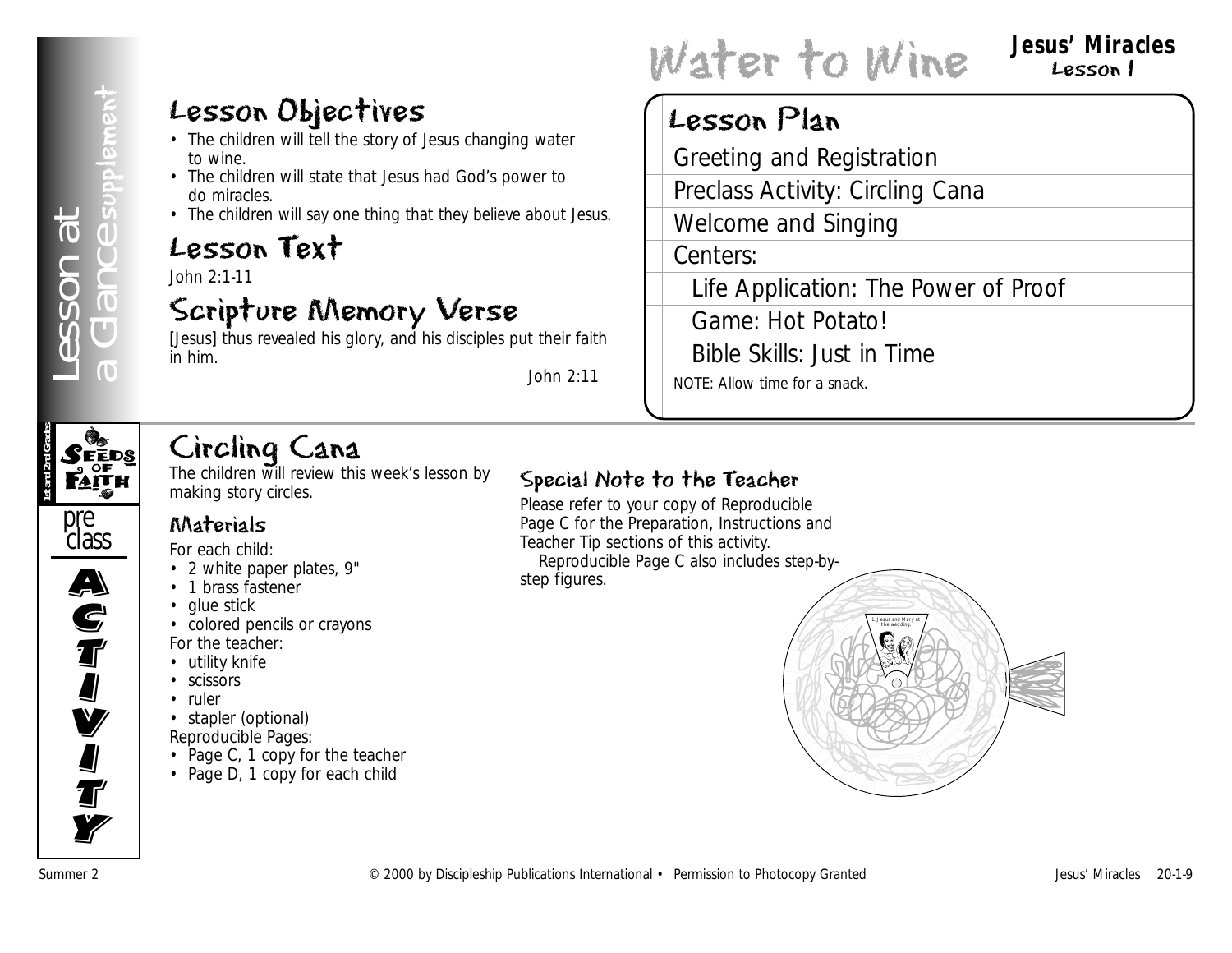## LIFE Ä **P** P Ļ I  $\frac{1}{2}$  $\widecheck{\mathrm{A}}$ T I  $\dot{Q}$  $\overline{\textsf{N}}$

## The Power of Proof

The children will review this week's Bible Story as they think about Jesus' power to do miracles.

#### Materials

*For the teacher:*

• license or personal identification

#### Preparation

- 1. Read John 2:1-11 to review the events of this week's Bible Story.
- 2. Practice leading this activity.

#### Reviewing the Bible Story

Open your Bible to John 2. *This week you learned about Jesus' first miracle in Cana of Galilee. Jesus' mother, Jesus and his disciples were all invited to a wedding. During the banquet, the servants ran out of wine. Jesus' mother found out and she told Jesus. She believed that Jesus would know what to do. Jesus told the servants to fill six large jars with water and then give some to the master of the banquet. When the master tasted it, it was wine! Jesus had turned the water into wine! Not only did he turn it into wine, he turned it into the best wine! This was the first miracle that Jesus did—and his disciples were amazed and put their faith in him! They believed that God had given Jesus power to do this miracle.* 

Tell the children to listen as you tell the story below. Have them say the word that comes next each time you pause. *Jesus did his first \_\_\_\_\_\_\_\_* (miracle) *in Cana of Galilee. Jesus' mother, Jesus and his* \_\_\_\_\_\_\_\_\_\_ (disciples) *were all invited to a wedding. During the banquet, the servants ran out of \_\_\_\_\_.* (wine) *Jesus' mother found out and she told Jesus. She believed that Jesus would know what to \_\_\_\_\_.* (do) *Jesus told the servants to fill six large jars with \_\_\_\_\_\_\_* (water) *and then give some to the master of the banquet. When the master tasted it, it was \_\_\_\_\_\_!* (wine) *Jesus had turned the water into wine—the best wine! This was the first miracle that Jesus did—and his disciples were \_\_\_\_\_\_\_\_\_\_!* (amazed) *They believed that God had given Jesus \_\_\_\_\_\_\_\_* (power) *to do this miracle.* 

#### Life Application

Have a child stand next to you and ask him what his full name is first, middle and last. Ask him how he knows what his name is. Ask him if he can prove it with some identification—or a picture I.D.

- *Do you know my full name—first, middle and last?* (Tell them what it is.)
- *How do you know that this is my real name? Can you prove it?*
- *How can I prove that this is my real name?* (Take out your identification and show the children.)
- *Why is it important for us to be able to prove who we are?* (Take responses.)
- *Did you know that Jesus' miracles were one way for him to prove that he was God's Son and that he had power from God? Can you name some other miracles that Jesus did?* (Take responses.)

#### Conclusion

Tell the children that Jesus wanted the people to see God's power working through him so that they would put their faith in him. Ask the children to each take a turn to say one thing that they believe about Jesus. Begin by sharing one thing you believe, e.g., *I believe that Jesus is the Son of God; I believe that Jesus turned the water into wine; I believe that Jesus had God's power to do miracles; etc.* Close with a prayer thanking God for giving Jesus the power to do miracles.

#### Teacher Tips

• Bring in additional forms of identification to show the children to enhance this activity, e.g. birth certificates, school, work or security identification, etc.



supplement<br> **Water to Wine** Sesus' Miracles Lesson 1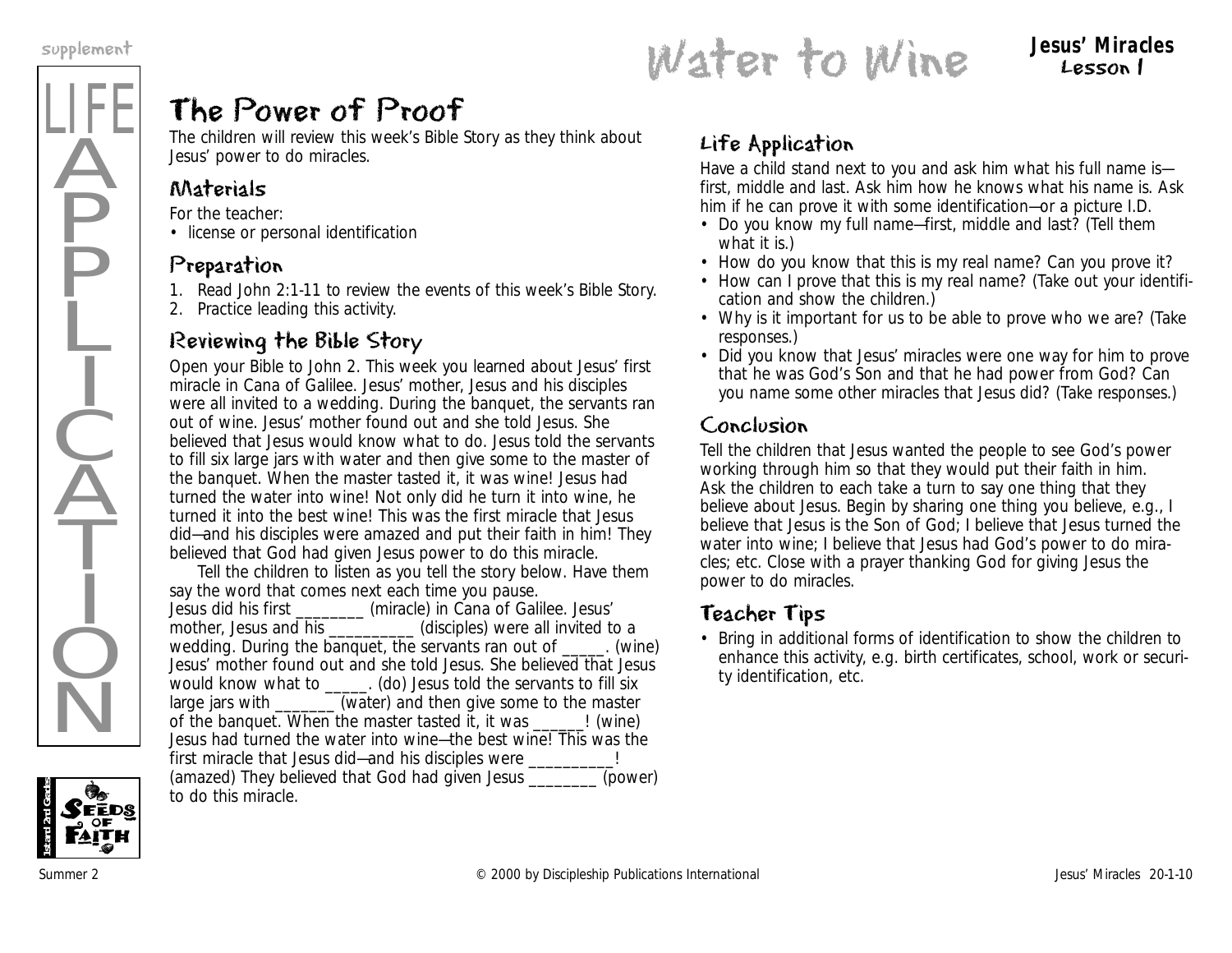# G AN A M K<br>E

# Water to Wine supplement **Jesus' Miracles**

Lesson 1

## Hot Potato!

The children will review key ideas from this week's Bible Story as they play this game.

## Materials

*For the teacher:*

- beanbag (or small, soft object)
- scissors
- cassette (or CD) player with music *Reproducible Pages:*
- Page E, 1 copy for the teacher

## Preparation

- 1. Cut out the Hot Potato slips from your copy of Reproducible Page E. Fold them and place them in the container.
- 2. Practice leading this activity.

## Instructions

1. Introduce today's activity*: This week you learned about Jesus' first miracle in Cana of Galilee. Jesus' mother, Jesus and his disciples were all invited to a wedding. During the banquet, the servants ran out of wine. Jesus' mother found out and she told Jesus. She believed that Jesus could do something about it. Jesus told the servants to fill six large jars with water and then give some to the master of the banquet. When the master tasted it, it was wine! Jesus had turned the water into wine! Not only did he turn it into wine, he turned it into the best wine! This was the first miracle that Jesus did—and his disciples were amazed! It was the first time that Jesus had revealed his glory and power from God.* Explain that in today's game the children will review ideas from this week's Bible Story.

- 2. Have the children sit in a circle. Show the children the beanbag and the container you prepared. Place the container in the middle of the circle. Explain that you will play music as they pass the beanbag around the circle. When the music stops, the child holding the beanbag will take a slip of paper from the container and show it to you. Read it to them so that they know what to do. When they are finished, they should give their papers to you to discard.
- 3. Play for as long as time permits.

NOTE: If a child gets the beanbag more than once, have him pass it to another child who has not.

## Conclusion

Ask the children how it makes them feel to know that Jesus had God's power to do miracles. Close with a prayer thanking God for Jesus and the miracles that he did on earth.

## Teacher Tips

• Try to plan the music so that every child gets "caught" with the beanbag.

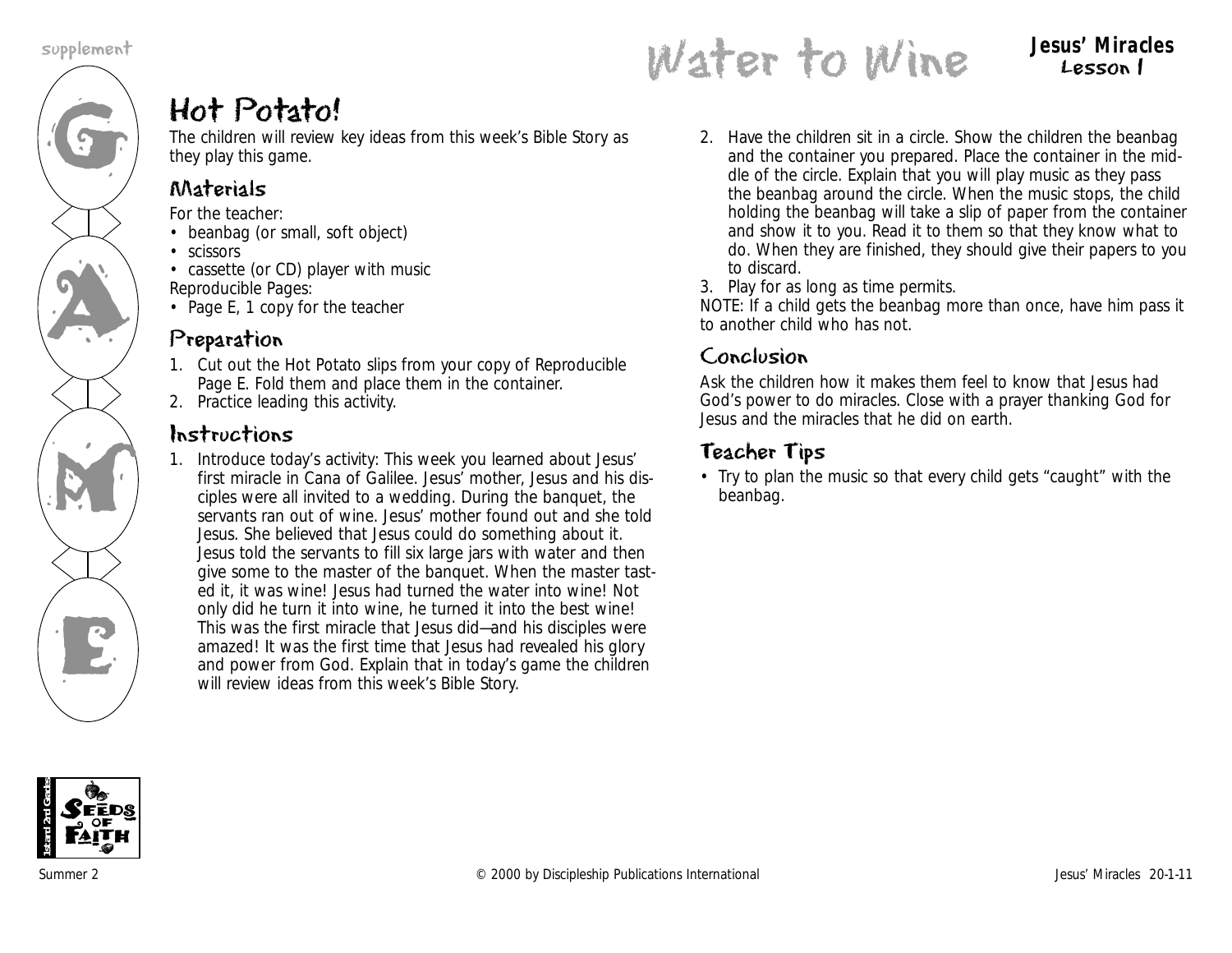$\mathcal{G}$ 

A

M

E

# Water to Wine supplement **Jesus' Miracles**

Lesson 1

#### Hot Potato Ideas Answer Key

- 1. Say, "Jesus had God's power to do miracles," while standing on one foot.
- 2. Say one thing that you believe about Jesus.
- 3. Go up to another child and say, "Jesus had power to do miracles."
- 4. Name one miracle that Jesus did.
- 5. Say, "Jesus had God's power to do miracles," while jumping in place.
- 6. Go up to another child and ask him to say one miracle that Jesus did.
- 7. WHAT did Jesus Turn water into in this week's Bible Story?  $\footnotesize \underbrace{\text{wine}}$
- 8. Name the place where jesus was when he turned the water into wine. Wedding banquet; Cana; Galilee
- 9. Name the person who told jesus that there was no more wine.  $his mother Mary  $\,$$

10. HOW did the disciples feel when they saw jesus' first miracle?  $\alpha$ mazed  $\alpha$ 

- 11. WHAT did Jesus tell the servants to fill their jars with?  $\overline{\text{water}}$
- 12. Find a partner to say this week's Scripture Memory Verse. (John 2:11)

\_\_\_\_\_\_\_\_\_\_\_\_\_\_\_\_\_\_\_\_\_\_\_\_\_\_\_\_\_\_\_\_\_\_\_\_\_\_\_\_\_\_\_\_\_\_\_\_\_\_\_\_\_\_\_\_\_\_\_\_\_\_\_\_\_\_\_\_\_\_\_\_\_\_\_\_\_\_\_\_ [Jesus] thus revealed his glory, and his disciples put their faith in him. John 2:11



13. FROM WHAT NEW TESTAMENT BOOK DOES THIS WEEK'S BIBLE STORY COME?\_\_JOhn  $\,$ 

14.Find the book of John in the Bible.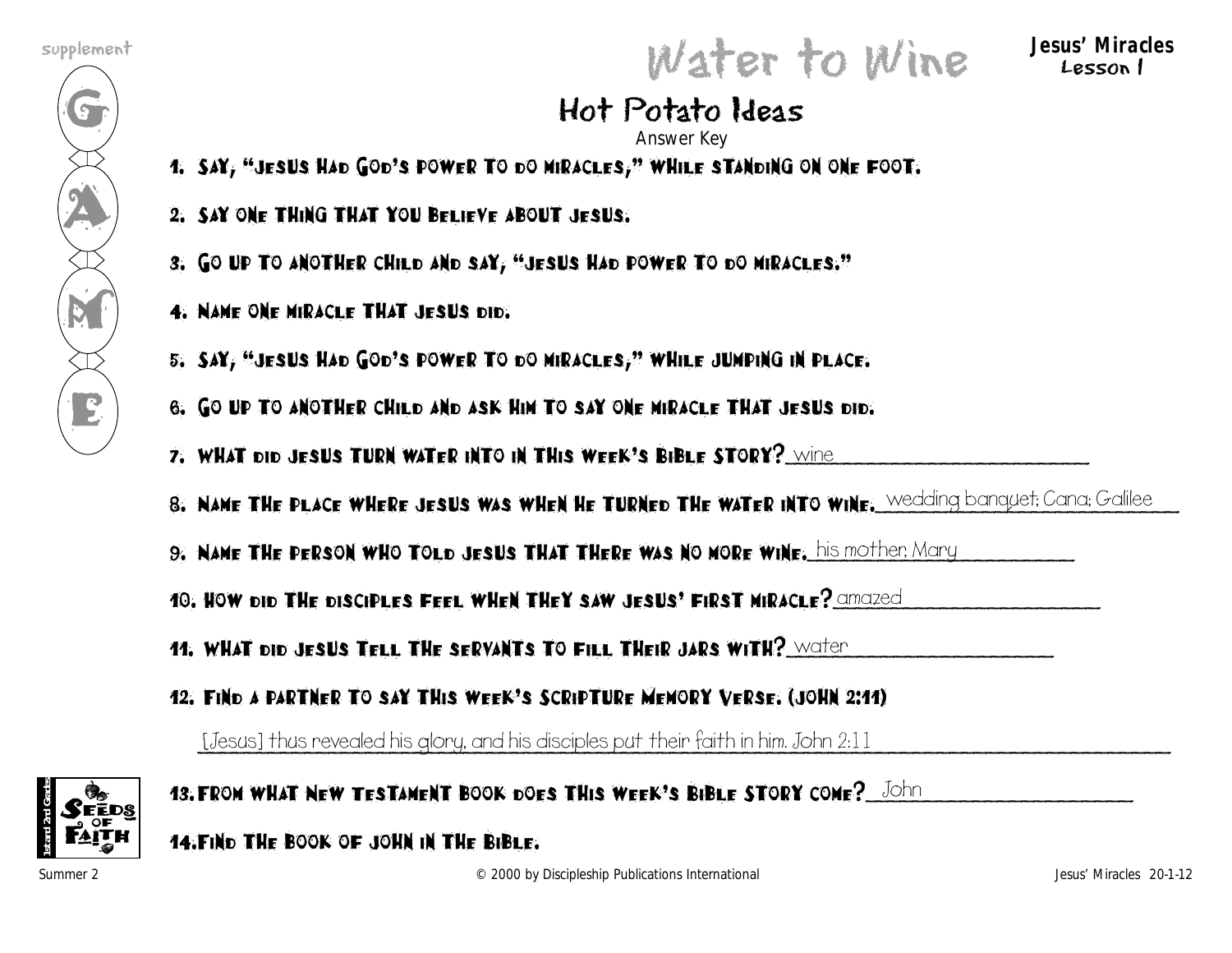

# supplement<br>
Water to Wine Jesus' Miracles

## Lesson 1

## Just in Time

The children will practice looking up scriptures about Jesus' miracles.

#### Materials

*For the teacher:*

- paper
- pencil
- watch or timer with second hand

### Preparation

Practice leading this activity.

#### Instructions

- 1. Introduce today's activity*: This week you learned about Jesus' first miracle in Cana of Galilee. Over the next few weeks, you will be hearing lessons about Jesus' miracles. To help get you ready, we are going to practice looking up some of them in the Bible.*
- 2. Tell the children to open their Bibles to the New Testament book of John. Wait until everyone has found it. Tell them to find chapter 2 and put their finger on the "2." Wait until everyone has found it. Explain that together you will look up five scriptures that tell about Jesus' miracles. Then, they will have a chance to look up the same five scriptures against time—to see who can do it the fastest.
- 3. Using the guide on the back of this Lesson Card, do the first round by saying each of the references slowly, waiting until all the children have located the desired chapter or verse. After you have completed these, tell the children to close their Bibles.
- 4. Help the children to each find a partner, being sensitive to their different abilities. (Pair children with strong skills with those who need help.) Tell each pair to put one Bible in front of them and close it. When all the pairs are ready, tell them that for the second round you will call out a scripture reference two times. When you say, "Go," they may open their Bibles and turn to the reference and put their finger on it. Write down the time of the first team to correctly locate the reference. Do this for each round. Compare the times and encourage all the children for their participation.

#### Conclusion

Ask the children how they think they would have felt if they had seen Jesus do one of his miracles. Suggest that they try to do this activity during a family devotional. Close with a prayer thanking God for the Bible so that we can read all about Jesus' miracles.

## Teacher Tips

• If you have a group of confident children with strong Bible skills, let them compete individually for the fastest times. Adapt this to a "match" competition involving quarter- and semi-finals to determine the fastest child in the group.

**1st and 2nd Grades**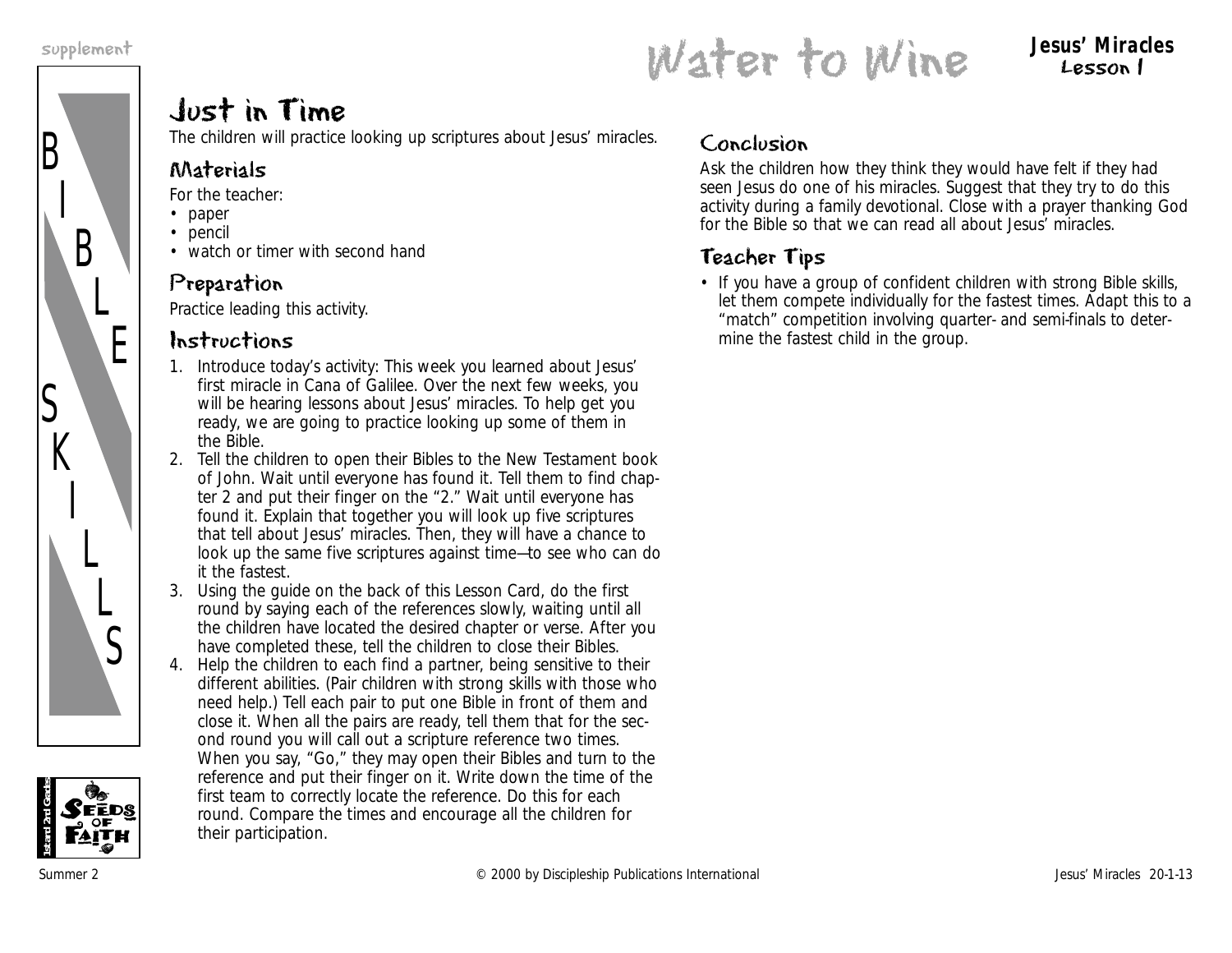L E

B I B

S K

> I L L S

# supplement<br>
Water to Wine Jesus' Miracles

Lesson 1

## Just in Time

Teacher Note:

- 1. For the first round, say each section slowly and wait until all the children have found the desired verse.
- 2. For the second round, say each book, chapter and verse twice before saying "Go" to the children.

|          | Book        | Chapter        | Verse |
|----------|-------------|----------------|-------|
| Example: | John        | $\overline{2}$ | 11    |
|          | Luke        | 8              | 24    |
|          | Matthew     | 14             | 25    |
|          | <b>Mark</b> | $\overline{2}$ | 11    |
|          | Luke        | 8              | 44    |
|          | John        | 20             | 30    |

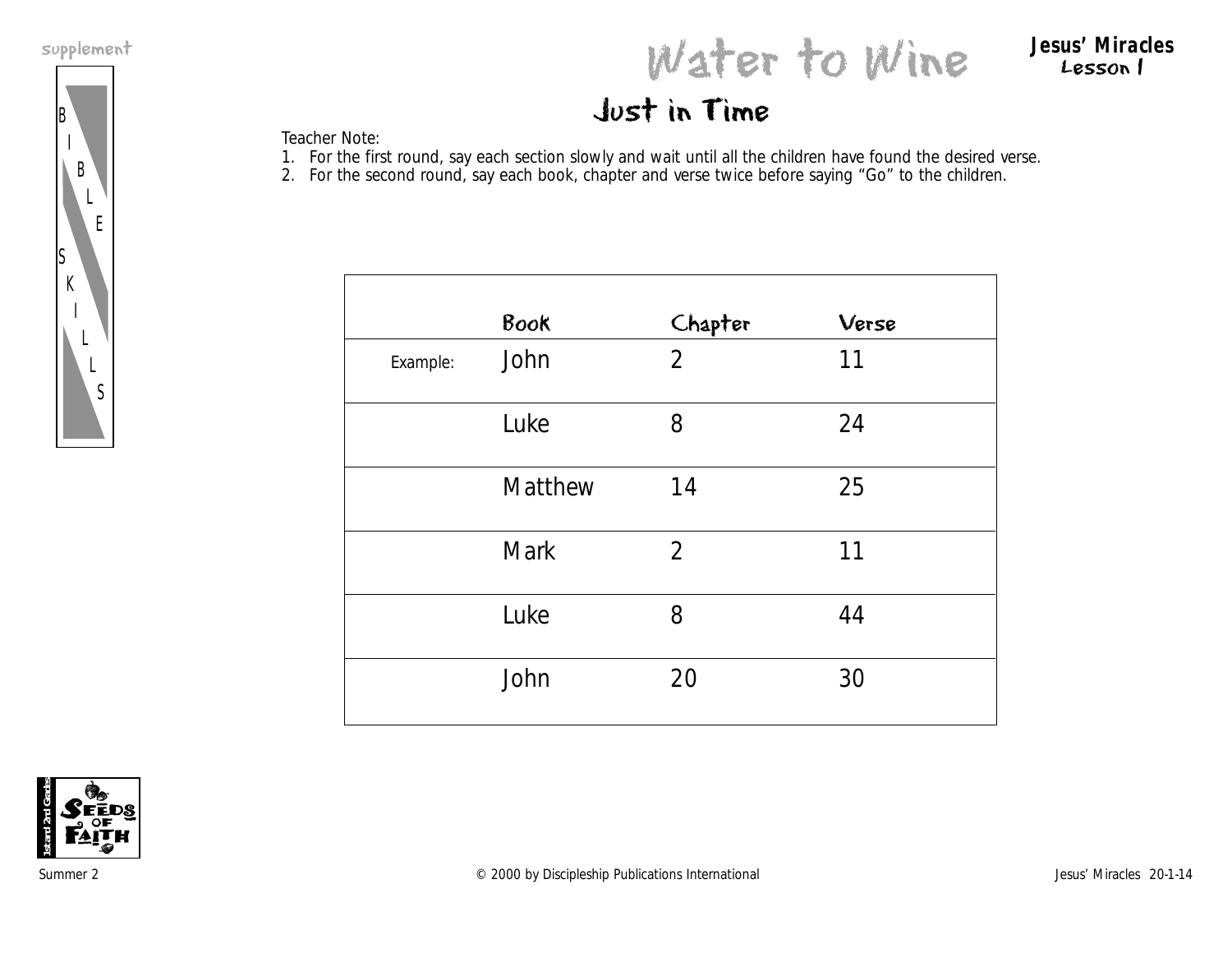Instructions: Complete each of the pictures below from today's Bible Story. Core/Preclass 1 copy for each child

2. Draw a large group of family and friends following them on the road.

1. Finish drawing the bride and groom.

- 3. Draw Jesus' mother, Jesus and some disciples at the table.
	- **MATTELINI VALLEY CONT** WITATION **WITTENT** WITTELL
- 4. Draw a surprised look on the Banquet Master's face when the servants tell him that there is no more wine.



Name\_\_\_\_\_\_\_\_\_\_\_\_\_\_\_\_\_\_\_\_\_\_



 $5.$  On the back of this paper, draw six very large jars filled with water.

Summer 2 **Example 2** COOD by Discipleship Publications International • Permission to Photocopy Granted Jesus' Miracles 20-1-15

Sneak Preview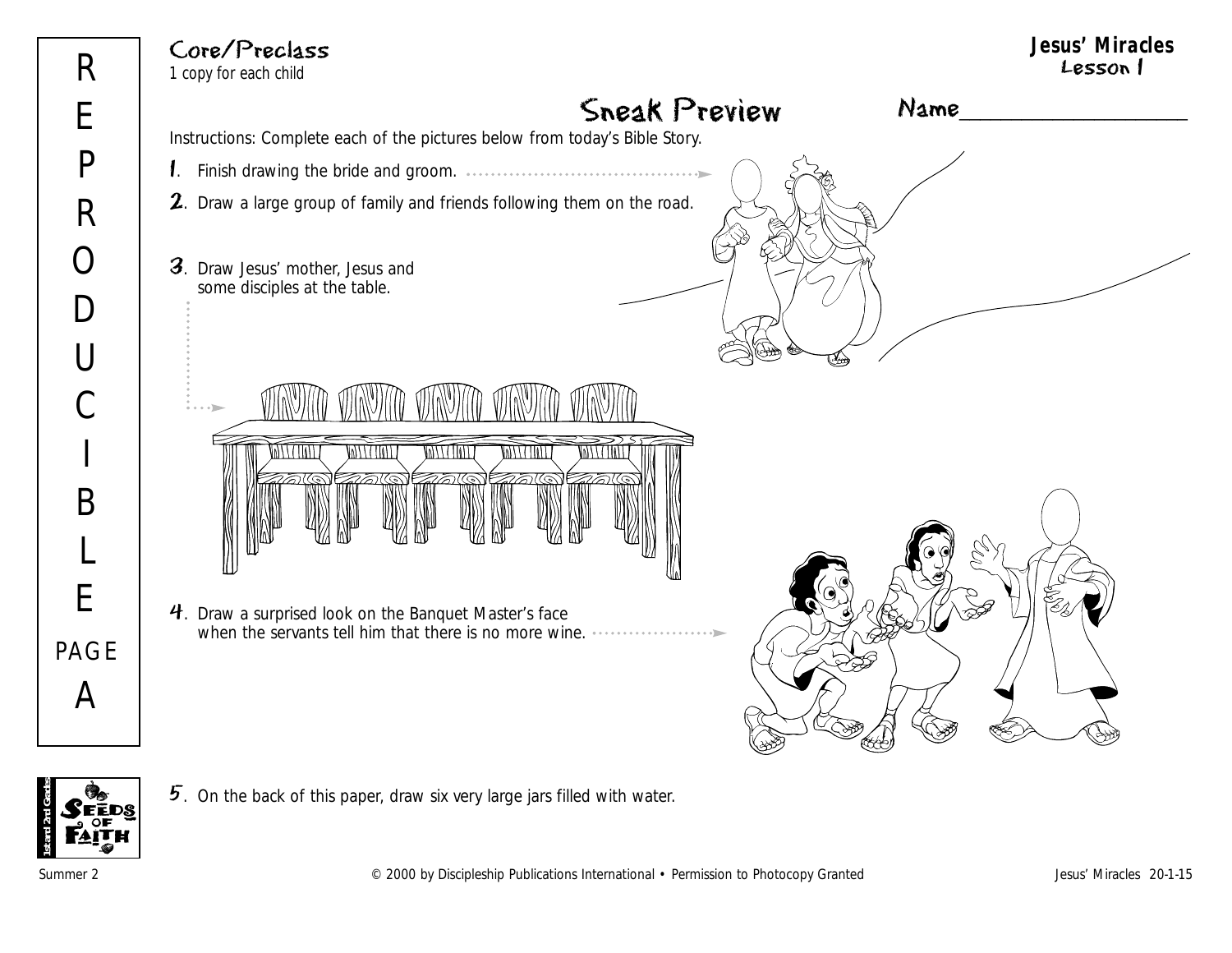





WWhat

filmst

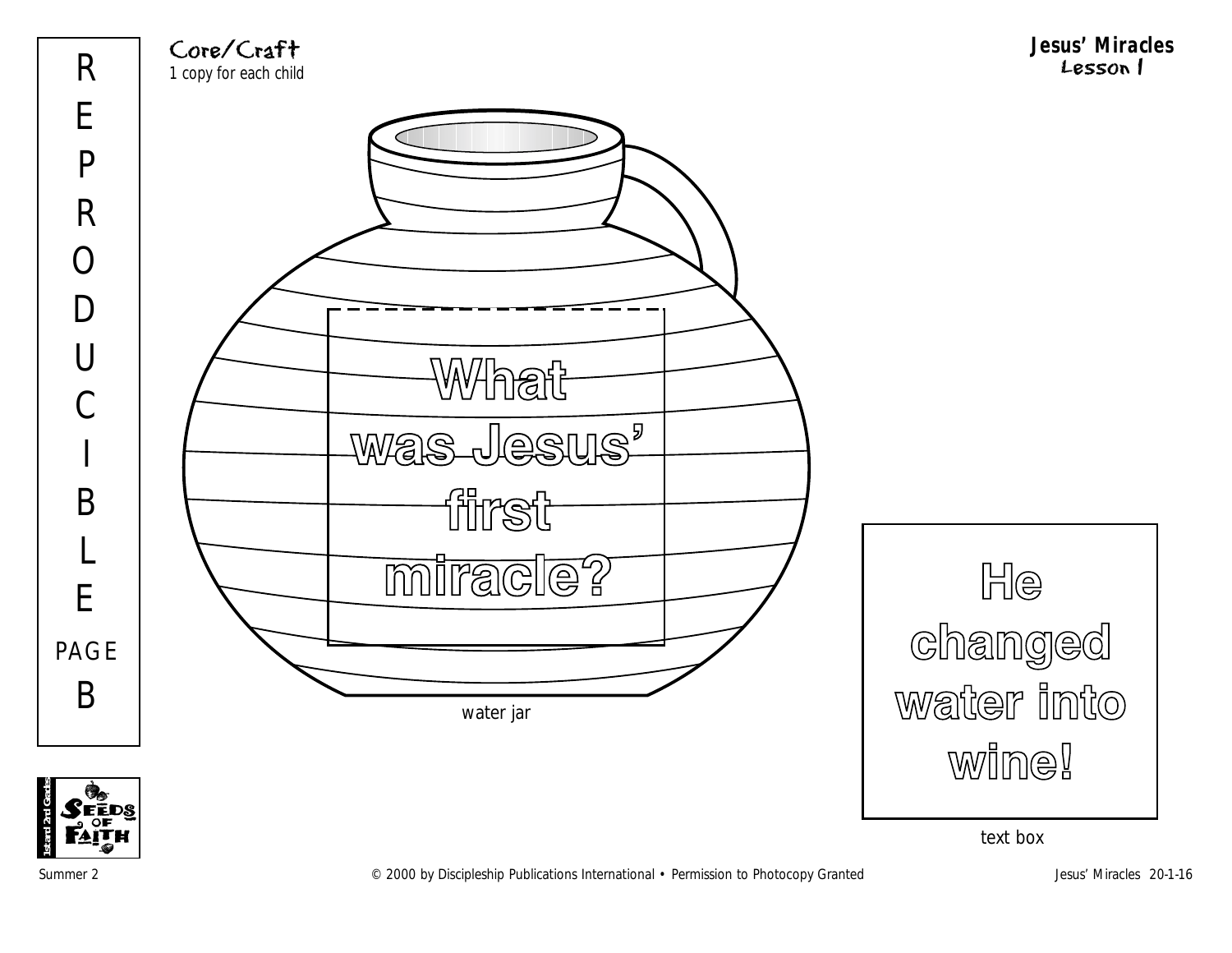## Supplement/Preclass

1 copy for the teacher

#### Preparation

R

E

P

R

 $\bigcirc$ 

D

U

 $\overline{C}$ 

I

B

L

E

PAGE

C

- 1. Cut out the picture wheels from the copies of Reproducible Page D.
- 2. For each child, prepare one of their two plates as follows. Find and make a small hole in the center point of the plate. Make a 1" circle around the center point. Measure and draw a  $3\frac{1}{2}$ " line along the parameter of the plate's circle and a 11/2" line around the parameter of the center point circle. Connect the lines making a wedge, see Figure A, and then cut out the wedge with a utility knife. Set aside the second plate for use during the activity.
- 3. Make a sample to show the children.





## Instructions

- 1. Greet the children as they arrive. Tell them that in today's lesson they are going to review Jesus' miracle of changing water into wine. Explain to them that they will make a wheel to help them remember what Jesus did in Cana. Show them your sample wheel.
- 2. Distribute the uncut paper plates, the picture circles, crayons, and glue sticks. Have the children center their pictures and glue them to the back of their plates. Then have them color the pictures. NOTE: If the picture wheels are not centered, the craft will not work properly. See Teacher Tips for more ideas.
- 3. As the children are coloring, poke a small hole where indicated, through the center of their pictures and through their plates.
- 4. Distribute the paper plates you prepared and the brass fasteners. Have each child place the cut plate on top of the picture plate. Have them attach the plates using their brass fasteners.
- 5. Demonstrate how to spin the plate around to show what happened in Cana. See Figure B.

#### Teacher Tips

- Once you have made a plate with a wedge cut out, use this as a stencil to trace and cut out the wedges and poke the center holes in the other plates.
- Using a sharp pointed object, puncture the center points of the uncut plates ahead of time. Then use the center point to help the children center the picture wheels on their uncut plates.
- Save the wedges, and then help the children staple them to the bottom plate so they can turn their plates easily.

Figure A ) ( Figure B 1. Jesus and Mary at the wedding. picture wheel from Reproducible Page D wedge (optional) brass fastener

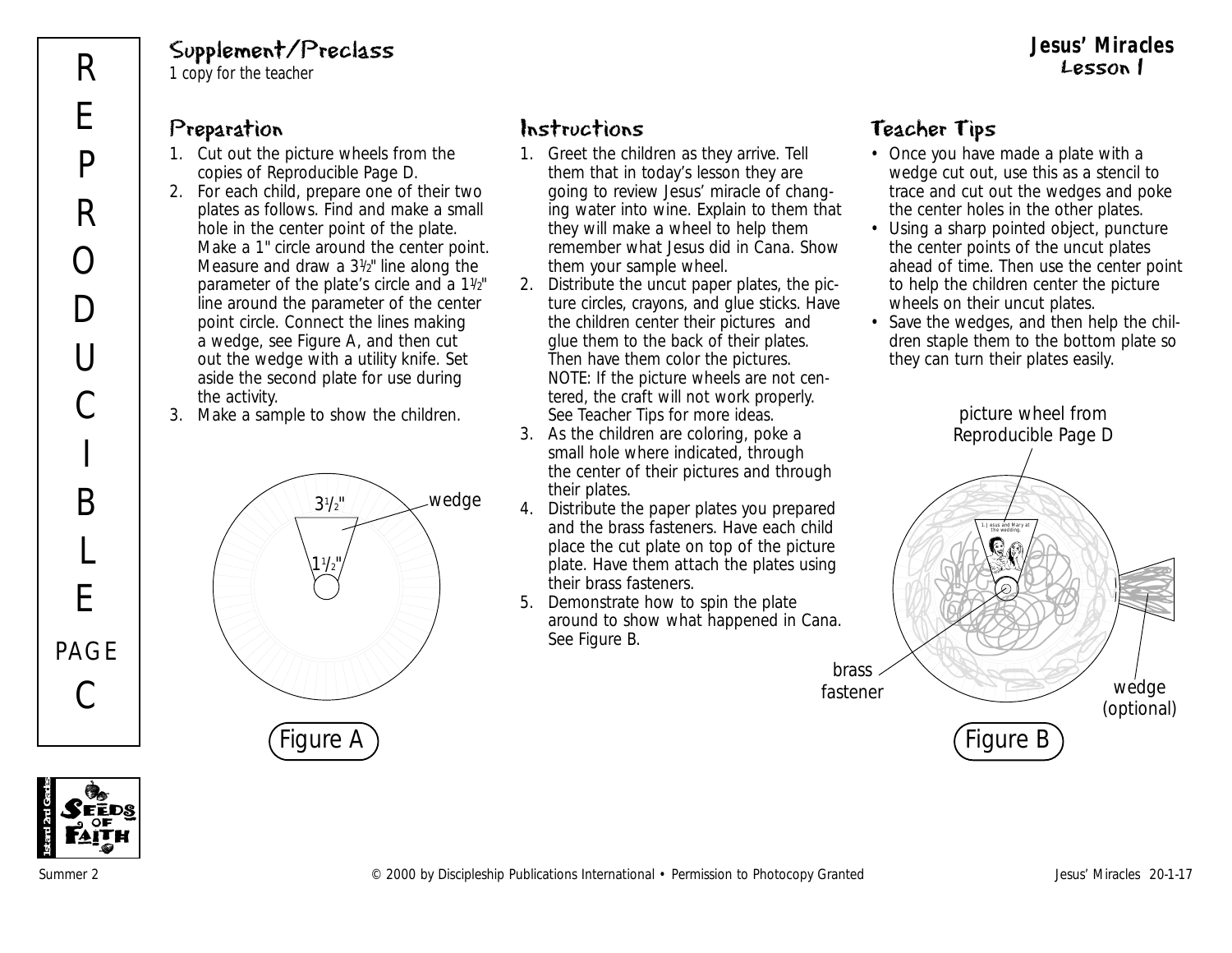



Summer 2 COOD by Discipleship Publications International • Permission to Photocopy Granted Jesus' Miracles 20-1-18